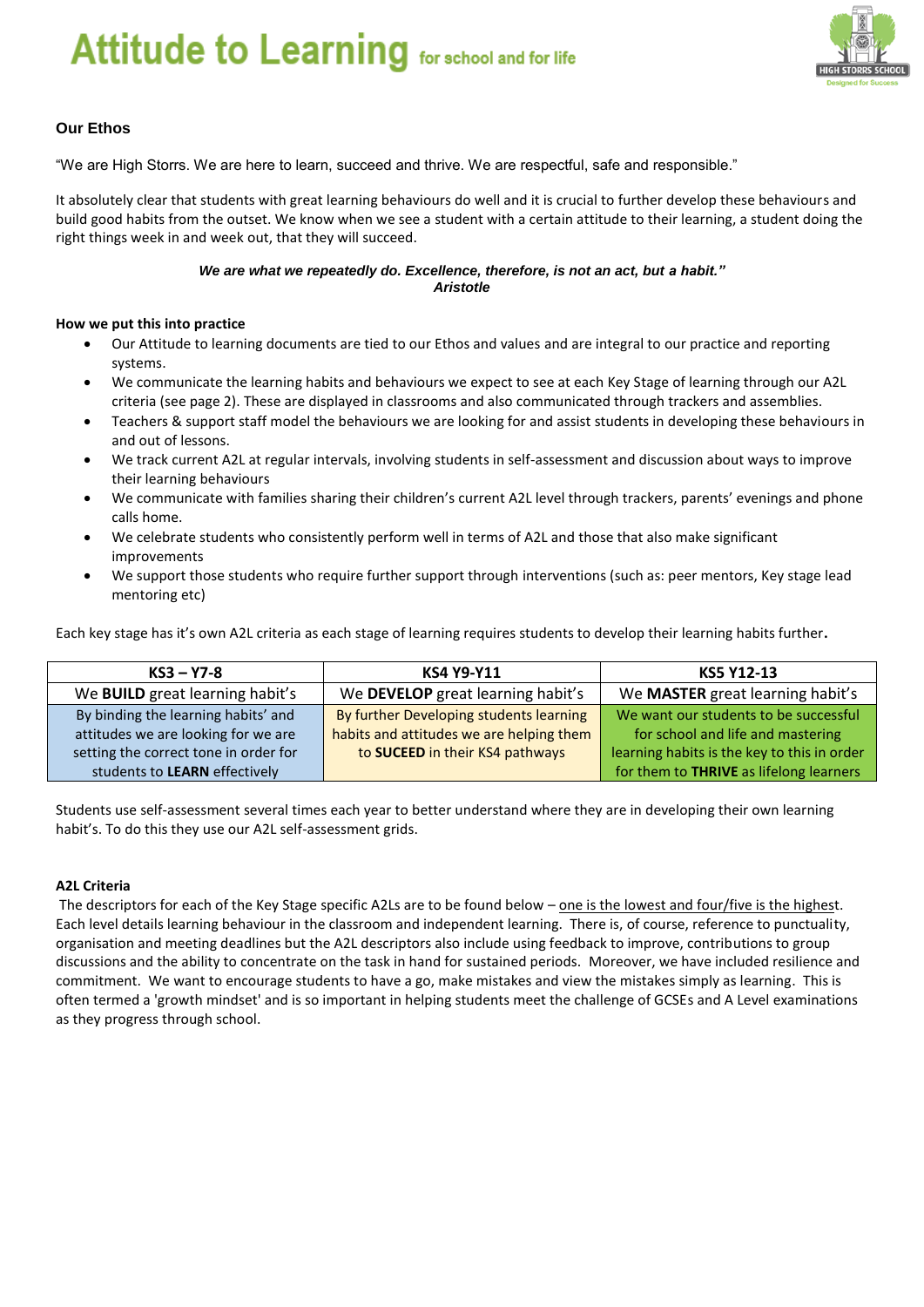# **Attitude to Learning for school and for life**

#### **Y12 & Y13 ATTITUDE TO LEARNING – MASTERING GREAT LEARNING HABITS at HIGH STORRS SCHOOL**

*A key part of the MLT mission is success for all. We work towards that by building strong learning behaviours and positive habits at each age and stage in our schools*

**We Thrive by:**

|                                                |                                        |                                                                                                                                                                                                                                                                                                                                                                                                                                              |                                                                                                                                                                                                                                                                                                                                                 | AAA IIIIIAA NA'                                                                                                                                                                                                                 |                                                                                                                                                                                                     |                                                                                                                                  |
|------------------------------------------------|----------------------------------------|----------------------------------------------------------------------------------------------------------------------------------------------------------------------------------------------------------------------------------------------------------------------------------------------------------------------------------------------------------------------------------------------------------------------------------------------|-------------------------------------------------------------------------------------------------------------------------------------------------------------------------------------------------------------------------------------------------------------------------------------------------------------------------------------------------|---------------------------------------------------------------------------------------------------------------------------------------------------------------------------------------------------------------------------------|-----------------------------------------------------------------------------------------------------------------------------------------------------------------------------------------------------|----------------------------------------------------------------------------------------------------------------------------------|
| A <sub>2</sub>                                 |                                        | <b>Engagement in Lessons</b>                                                                                                                                                                                                                                                                                                                                                                                                                 | <b>Organisation, planning</b><br>& revision                                                                                                                                                                                                                                                                                                     | <b>Independent learning</b><br>(including homework)                                                                                                                                                                             | <b>Response to Feedback</b>                                                                                                                                                                         | <b>Resilience &amp;</b><br>commitment                                                                                            |
|                                                |                                        | <b>Embracing learning and:</b>                                                                                                                                                                                                                                                                                                                                                                                                               | Being responsible and:                                                                                                                                                                                                                                                                                                                          | Being determined and:                                                                                                                                                                                                           | Being inquisitive and:                                                                                                                                                                              | Being respectful and:                                                                                                            |
| in,<br>ing Level<br><b>To Thrive</b><br>Mastel |                                        | Always maintains concentration and<br>engagement across sequences of<br>lessons, however challenging. Absorbed<br>in their learning at all times.<br>Works equally well collaboratively and<br>independently. Learns effectively with<br>and from others, developing and<br>consolidating their own work and the work<br>of others.<br>Able to initiate and maintain sophisticated<br>and wide-ranging discussion in an<br>accomplished way. | Identifies and applies<br>proven strategies when<br>planning and preparing for<br>formal assessments (e.g.<br>summarising notes,<br>accessing and completing<br>past papers and reading<br>revision guides and<br>textbooks).<br>Can set meaningful medium<br>and long term goals and<br>prioritise time; has an<br>enormous capacity for work. | Organisation is exemplary<br>and deadlines are met.<br>Is consistently intellectually<br>curious; seeks to<br>extend/challenge knowledge<br>through independent wider<br>reading.                                               | Automatically and consistently<br>reflects upon and utilises<br>feedback.<br><b>Values</b> mistakes as part of<br>learning.<br>Asks meaningful questions to<br>develop and consolidate<br>learning. | Attends every lesson.<br>Punctuality is<br>exemplary<br>Makes a sustained<br>contribution to the life<br>of the school.          |
|                                                |                                        | <b>Embracing learning and:</b>                                                                                                                                                                                                                                                                                                                                                                                                               | Being responsible and:                                                                                                                                                                                                                                                                                                                          | Being determined and:                                                                                                                                                                                                           | Being inquisitive and:                                                                                                                                                                              | Being respectful and:                                                                                                            |
| <b>To Thrive</b>                               | Level 4<br>g                           | Regularly maintains concentration and<br>engagement across sequences of<br>lessons, however challenging.<br><b>Absorbed</b> in their learning at all times.<br>Works equally well collaboratively and<br>independently. Shapes the direction of<br>talk, responding with flexibility to develop<br>ideas and challenge assumptions.                                                                                                          | <b>Understands and applies</b><br>proven strategies when<br>planning and preparing for<br>formal assessments. (E.g.<br>re-writing notes, accessing<br>and completing past papers<br>and reading revision guides<br>and textbooks). Applies a<br>range of strategies to<br>consolidate and reinforce,                                            | Organisation is exemplary<br>and deadlines are met.<br>Demonstrates effective time<br>management skills that reflect<br>the academic calendar and<br>can balance external<br>commitments.<br><b>Engages in extended reading</b> | Automatically reflects upon and<br>utilises feedback.<br>Asks meaningful questions to<br>deepen learning and<br>understanding. Values mistakes<br>as part of learning.                              | Attends every lesson.<br>Punctuality is<br>exemplary<br>Has a <b>positive</b> attitude<br>towards all aspects of<br>school life. |
|                                                |                                        |                                                                                                                                                                                                                                                                                                                                                                                                                                              | committing learning to<br>memory.                                                                                                                                                                                                                                                                                                               | and evidence of this reading is<br>present in their work.                                                                                                                                                                       |                                                                                                                                                                                                     |                                                                                                                                  |
|                                                |                                        | <b>Embracing learning and:</b>                                                                                                                                                                                                                                                                                                                                                                                                               | Being responsible and:                                                                                                                                                                                                                                                                                                                          | Being determined and:                                                                                                                                                                                                           | Being inquisitive and:                                                                                                                                                                              | Being respectful and:                                                                                                            |
| To Thrive                                      | Mastering Level 3                      | Regularly maintains concentration and<br>engagement across sequences of<br>lessons.<br>Values the contributions of others and<br>builds on them to move the discussion                                                                                                                                                                                                                                                                       | Regularly uses a variety of<br>resources to enhance and<br>refine their work.<br>Applies effective revision<br>and learning strategies.                                                                                                                                                                                                         | Demonstrates effective time<br>management skills - meets all<br>deadlines.<br>Enhances learning through<br>recommend reading.                                                                                                   | Demonstrates the skills to review<br>their performance in formal<br>assessments and trial exams<br>and modifies how they plan and<br>prepare in the future.                                         | Attends most lessons.<br>Punctuality is<br>exemplary.<br>Shows grit and<br>determination to                                      |
|                                                |                                        | forward.                                                                                                                                                                                                                                                                                                                                                                                                                                     |                                                                                                                                                                                                                                                                                                                                                 |                                                                                                                                                                                                                                 | Values feedback and knows<br>what they need to do to develop<br>as a learner and the actions they<br>need to take to improve.                                                                       | achieve success.<br>They are a consistent<br>role model in<br>classrooms and the<br>school.                                      |
|                                                |                                        | Embracing learning and:                                                                                                                                                                                                                                                                                                                                                                                                                      | Being responsible and:                                                                                                                                                                                                                                                                                                                          | Being determined and:                                                                                                                                                                                                           | Being inquisitive and:                                                                                                                                                                              | Being respectful and:                                                                                                            |
| <b>Icceed</b>                                  | $\mathbf{\Omega}$<br>Level<br>$\sigma$ | <b>Maintains</b> concentration and engagement<br>across sequences of lessons.<br>Challenges, develops and responds to                                                                                                                                                                                                                                                                                                                        | Demonstrates the skills<br>required to plan and<br>consolidate their learning<br>and prepare for formal<br>assessments.                                                                                                                                                                                                                         | Works to meet the majority<br>of deadlines and is focussed<br>on the assessment objectives.                                                                                                                                     | <b>Engages</b> with feedback to<br>deepen understanding of their<br>own next steps in learning.<br>Seeks further feedback when                                                                      | Attends most lessons.<br>Punctuality is<br>exemplary.<br>Shows grit and                                                          |
| To su                                          | <b>Master</b>                          | what they hear in discussions in<br>thoughtful and considerate ways.                                                                                                                                                                                                                                                                                                                                                                         |                                                                                                                                                                                                                                                                                                                                                 |                                                                                                                                                                                                                                 | necessary to deepen<br>understanding                                                                                                                                                                | determination to<br>achieve success.                                                                                             |
|                                                |                                        |                                                                                                                                                                                                                                                                                                                                                                                                                                              |                                                                                                                                                                                                                                                                                                                                                 |                                                                                                                                                                                                                                 | Uses feedback from formal<br>assessments to support revision.                                                                                                                                       | Is tenacious about their<br>own post 16 learning<br>and encourages others<br>to be equally positive.                             |
|                                                |                                        | <b>Embracing learning and:</b>                                                                                                                                                                                                                                                                                                                                                                                                               | Being responsible and:                                                                                                                                                                                                                                                                                                                          | Being determined and:                                                                                                                                                                                                           | Being inquisitive and:                                                                                                                                                                              | Being respectful and:                                                                                                            |
|                                                |                                        | <b>Maintains</b> concentration and engagement<br>across sequences of lessons.<br>Listens closely to discussions. Makes                                                                                                                                                                                                                                                                                                                       | <b>Plans</b> learning tasks (such<br>as essays, written<br>responses, project work or<br>experiments) with                                                                                                                                                                                                                                      | Works to meet most<br>deadlines and is focussed on<br>the assessment objectives.                                                                                                                                                | Uses feedback to check what<br>they have learned and monitor<br>their own progress and next<br>steps.                                                                                               | Attends most lessons<br>and is mostly on time<br>Sets goals and works                                                            |
| To succeed                                     | <b>Mastering Level 1</b>               | contributions that move discussions<br>forward.                                                                                                                                                                                                                                                                                                                                                                                              | increasing independence.<br>Can organise work logically<br>and coherently (e.g. they set<br>out work in a logical order,<br>they store and organise<br>learning. effectively for<br>revision).                                                                                                                                                  |                                                                                                                                                                                                                                 | Can prioritise which areas of<br>their work to address to improve.<br>Beginning to understand their<br>strengths as a learner and to<br>address their weaknesses.                                   | hard to achieve them.<br>Is inquisitive and<br>shows an enthusiasm<br>for Sixth Form                                             |
|                                                |                                        |                                                                                                                                                                                                                                                                                                                                                                                                                                              |                                                                                                                                                                                                                                                                                                                                                 |                                                                                                                                                                                                                                 |                                                                                                                                                                                                     |                                                                                                                                  |

**Below Mastering Level 1**

**Thrive** 

Mastering Y12 & 13

 $M1$ 

 $M<sub>2</sub>$ 

Y12

 $M<sub>3</sub>$ 

This diagram shows typical expected progression. However, it is merely a guide. A Y12 student may be working at M5 and a Y13 student at M1 ... there are always outliers.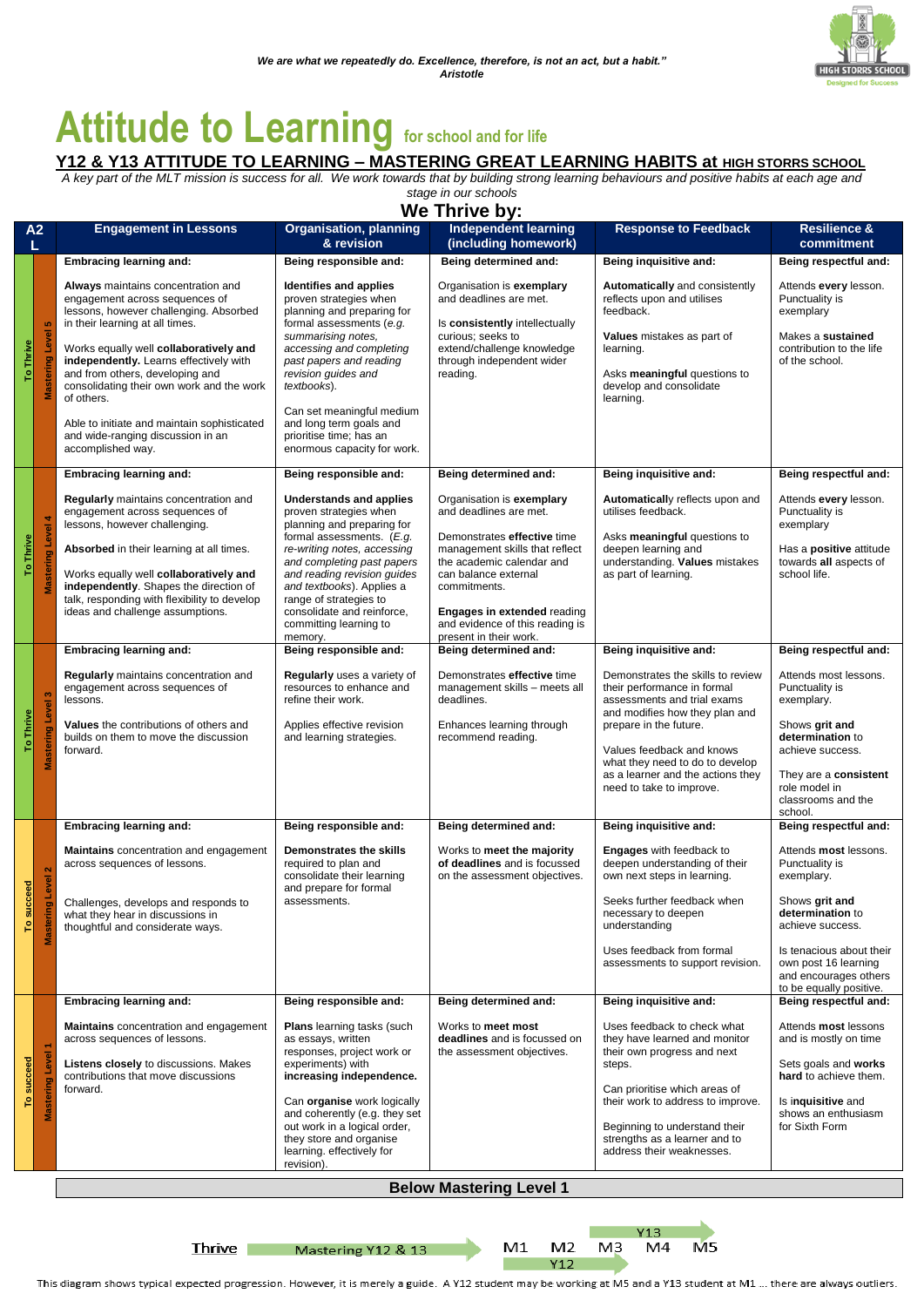

## **Attitude to Learning for school and for life Y9, Y10 & Y11 ATTITUDE TO LEARNING – DEVELOPING GREAT LEARNING HABITS at HIGH**

**STORRS SCHOOL**

*A key part of the MLT mission is success for all. We work towards that by building strong learning behaviours and positive habits at each age and stage in our schools*

**We Succeed by:**

|              | A <sub>2</sub> L                           | <b>Behaviour for Learning</b>                                                                                                                                                                                                                                                                | <b>Engagement in Learning</b>                                                                                                                                                                                                                                                                                                                                             | <b>Responsibility for Learning</b>                                                                                                                                                                                                                                                                                                                                                                                                                                                                                                                                                                                                   | <b>Feedback for Learning</b>                                                                                                                                                                                                                                                                                                                                                                                                                                                   | <b>Independent Learning</b>                                                                                                                                                                                                                                                                                                                                                                                                                                                                                                                                                                                                                                                  |
|--------------|--------------------------------------------|----------------------------------------------------------------------------------------------------------------------------------------------------------------------------------------------------------------------------------------------------------------------------------------------|---------------------------------------------------------------------------------------------------------------------------------------------------------------------------------------------------------------------------------------------------------------------------------------------------------------------------------------------------------------------------|--------------------------------------------------------------------------------------------------------------------------------------------------------------------------------------------------------------------------------------------------------------------------------------------------------------------------------------------------------------------------------------------------------------------------------------------------------------------------------------------------------------------------------------------------------------------------------------------------------------------------------------|--------------------------------------------------------------------------------------------------------------------------------------------------------------------------------------------------------------------------------------------------------------------------------------------------------------------------------------------------------------------------------------------------------------------------------------------------------------------------------|------------------------------------------------------------------------------------------------------------------------------------------------------------------------------------------------------------------------------------------------------------------------------------------------------------------------------------------------------------------------------------------------------------------------------------------------------------------------------------------------------------------------------------------------------------------------------------------------------------------------------------------------------------------------------|
|              |                                            | Being respectful and:                                                                                                                                                                                                                                                                        | Embracing learning and:                                                                                                                                                                                                                                                                                                                                                   | Being responsible and:                                                                                                                                                                                                                                                                                                                                                                                                                                                                                                                                                                                                               | Being inquisitive and:                                                                                                                                                                                                                                                                                                                                                                                                                                                         | Being determined and:                                                                                                                                                                                                                                                                                                                                                                                                                                                                                                                                                                                                                                                        |
| To Thrive    | in,<br>Level<br>ing<br>ē<br>Deve           | *Consistently curious<br>about all aspects of the<br>learning<br>* <b>Always</b> remains<br>positive and determined<br>even when work is very<br>challenging.<br>*A consistent role<br>model in lessons and<br>around the school.                                                            | *Always on time for every<br>single lesson and arrives<br>ready to learn<br>*Always maintains<br>concentration and<br>engagement across the<br>series of lessons.<br>*Values the contributions<br>and ideas of others in class<br>and will consistently build<br>on them in pair, group and<br>whole class discussions to<br>move the discussion<br>forward.              | *Always comes to the lesson with all the<br>necessary equipment, e.g. pens, books, kit etc.<br>*Is consistently highly organised, storing<br>exercise books, hand-outs and other resources<br>carefully and ready for review and revision.<br>*Classwork is always completed to an<br>exceptional standard and X takes opportunities<br>to extend and deepen knowledge (e.g. extension<br>tasks, most challenging tasks)<br>*X has the skills and motivation to create and<br>follow a plan very effectively for both the<br>completion of longer tasks in lessons and for a<br>period of revision before an assessment or exam      | *values all feedback and always<br>uses it to make corrections and<br>improve future work even when<br>not directed to by the teacher.<br>*Knows what they need to do to<br>develop as a learner and always<br>takes action to improve<br>*Consistently demonstrates the<br>skills to review own performance<br>in formal assessments (including<br>trial/mock exams) and expertly<br>adapts revision plans and<br>preparations for future<br>assessments                      | *demonstrates effective time management<br>skills, meets all deadlines with all homework.<br>*All independent work in lessons and<br>homework is completed to an exceptionally<br>high standard<br>*fully understands the need for robust notes for<br>GCSE studies - independently catches up on<br>missed notes or seeks clarification for deeper<br>understanding<br>*has developed highly effective revision and<br>learning strategies for assessments, tests and<br>exams.<br>*Consistently seeks opportunities to improve<br>learning and understanding, e.g. through wider<br>reading, attending extra revision sessions,<br>completing or re-doing past papers etc. |
|              |                                            | Being respectful and:                                                                                                                                                                                                                                                                        | <b>Embracing learning and:</b>                                                                                                                                                                                                                                                                                                                                            | Being responsible and:                                                                                                                                                                                                                                                                                                                                                                                                                                                                                                                                                                                                               | Being inquisitive and:                                                                                                                                                                                                                                                                                                                                                                                                                                                         | Being determined and:                                                                                                                                                                                                                                                                                                                                                                                                                                                                                                                                                                                                                                                        |
| Thrive<br>P  | ₹<br>Level<br>eloping<br>š                 | *Almost always curious<br>about all aspects of the<br>learning<br>*Almost always remains<br>positive and determined<br>even when work is very<br>challenging.<br>*Often role model in<br>lessons and around the<br>school.                                                                   | *Almost always on time for<br>every single lesson and<br>arrives ready to learn<br>*Almost always maintains<br>concentration and<br>engagement across the<br>series of lessons.<br>*Values the contributions<br>and ideas of others in class<br>and builds on them in pair,<br>group and whole class<br>discussions to move the<br>discussion forward.                    | *Almost always comes to the lesson with all the<br>necessary equipment, e.g. pens, books, kit etc.<br>*Is highly organised, storing exercise books,<br>hand-outs and other resources carefully and has<br>them ready for review and revision.<br>*Classwork is almost always completed to an<br>exceptional standard and X takes opportunities<br>to extend and deepen knowledge (e.g. extension<br>tasks, most challenging tasks)<br>*X has the skills and motivation to create and<br>follow a plan effectively for both the completion<br>of longer tasks in lessons and for a period of<br>revision before an assessment or exam | *values all feedback and almost<br>always uses it to make<br>corrections and improve future<br>work even when not directed to<br>by the teacher.<br>*Knows what they need to do to<br>develop as a learner and almost<br>always takes action to improve<br>*almost always demonstrates<br>the skills to review own<br>performance in formal<br>assessments ((including<br>trial/mock exams) and can adapt<br>revision plans and preparation<br>for future assessments.         | *demonstrates effective time management<br>skills, and meets almost all deadlines with<br>almost all homework.<br>*All independent work in lessons and<br>homework is completed to a very high<br>standard<br>*fully understands the need for robust notes for<br>GCSE studies - catches up on missed notes or<br>seeks clarification for deeper understanding<br>*has developed effective revision and learning<br>strategies for assessments, tests and exams.<br>*will often seek opportunities to improve<br>learning and understanding, e.g. through wider<br>reading, attending extra revision sessions,<br>completing or re-doing past papers etc.                    |
|              |                                            | Being respectful and:                                                                                                                                                                                                                                                                        | <b>Embracing learning and:</b>                                                                                                                                                                                                                                                                                                                                            | Being responsible and:                                                                                                                                                                                                                                                                                                                                                                                                                                                                                                                                                                                                               | Being inquisitive and:                                                                                                                                                                                                                                                                                                                                                                                                                                                         | Being determined and:                                                                                                                                                                                                                                                                                                                                                                                                                                                                                                                                                                                                                                                        |
| succeed      | ¢.<br>Level<br>Developing                  | *Increasingly curious<br>and more often than<br>not shows an interest in<br>learning<br>*Will almost always<br>attempt to complete<br>more difficult activities<br>*Conduct is more often<br>than not good with very<br>infrequent lapses that X<br>always seeks to correct<br>when reminded | *Is nearly always punctual<br>and arrives ready to learn<br>*Regularly maintains<br>concentration and<br>engagement across the<br>whole lesson and often the<br>series of lessons.<br>Is always actively<br>involved in the lessons and<br>can<br>frequently<br>make<br>specific,<br>relevant<br>contributions to<br>group,<br>paired and whole class<br>work/discussions | *Nearly always comes to class with the<br>necessary equipment e.g. pens, books, kit etc.<br>* Is frequently organised, storing exercise<br>books, hand-outs and other resources carefully<br>and has them ready for revision<br>*Work is frequently completed in lessons and to<br>a high standard.<br>*With some support can create and follow an<br>effective plan for both the completion of longer<br>tasks in lessons and for a period of revision<br>before an assessment or exam                                                                                                                                              | *values feedback and nearly<br>always uses it to correct and<br>improve their work.<br>*knows what they need to do to<br>develop as a learner and nearly<br>always takes action to improve<br>(e.g. more past papers, keeping<br>to a homework timetable etc)<br>*nearly always demonstrates<br>the skills to review own<br>performance in formal<br>assessments and in trial/mock<br>exams and with some support<br>can adapt plans and preparation<br>for future assessments | *almost all homework is completed on time<br>*independent work in lessons and homework is<br>completed to a high standard with some very<br>good pieces produced<br>*has a secure understanding for the need of<br>robust notes for GCSE studies - catches up on<br>missed notes with support from teacher<br>*has developed effective revision and learning<br>strategies for assessments, tests and exams.<br>*will sometimes seek opportunities to improve<br>learning and understanding, e. Attending extra<br>revision sessions, completing or re-doing past<br>papers etc.                                                                                             |
|              |                                            | Being respectful and:                                                                                                                                                                                                                                                                        | <b>Embracing learning and:</b>                                                                                                                                                                                                                                                                                                                                            | Being responsible and:                                                                                                                                                                                                                                                                                                                                                                                                                                                                                                                                                                                                               | Being inquisitive and:                                                                                                                                                                                                                                                                                                                                                                                                                                                         | Being determined and:                                                                                                                                                                                                                                                                                                                                                                                                                                                                                                                                                                                                                                                        |
| succeed<br>۴ | $\mathbf{\tilde{N}}$<br>Level<br>eveloping | *Often curious and<br>mostly shows an interest<br>in learning<br>*Will regularly attempt<br>to complete more difficult<br>activities<br>*conduct is mostly good<br>with infrequent lapses<br>that X seeks to correct<br>when reminded                                                        | *Often punctual and arrives<br>ready to learn<br>*Regularly remains<br>motivated for lengthy<br>periods in the lesson.<br>* Is regularly actively<br>involved in lessons and can<br>make specific, relevant<br>contributions to group,<br>paired and whole class<br>work/discussions                                                                                      | *Regularly comes to class with the necessary<br>equipment e.g. pens, books, kit etc.<br>*Is working to improve organisation of classwork<br>and is more regularly creating revision notes for<br>pre-GCSE and GCSE courses<br>*work is often completed in lessons and to a fair<br>standard.                                                                                                                                                                                                                                                                                                                                         | *Regularly uses feedback to<br>correct and improve work, e.g.<br>completes DIRT activities in<br>class, self-marks and corrects<br>notes.<br>*Will often use feedback in all its<br>forms (i.e. marking, verbal<br>feedback and tracking) to help<br>them understand their strengths<br>and weaknesses as a learner<br>and sets targets for improvement<br>(e.g. spend more time and care<br>on homework)                                                                      | *homework is often completed on time and<br>some completed following prompts and<br>reminders<br>*independent work in lessons homework is<br>often completed to a good standard with some<br>very good pieces<br>*has a secure understanding for the need of<br>robust notes for GCSE studies - catches up on<br>missed notes with support from teacher<br>* completes almost all directed revision<br>activities set by teachers.                                                                                                                                                                                                                                           |
|              |                                            | Being respectful and:                                                                                                                                                                                                                                                                        | <b>Embracing learning and:</b>                                                                                                                                                                                                                                                                                                                                            | Being responsible and:                                                                                                                                                                                                                                                                                                                                                                                                                                                                                                                                                                                                               | Being inquisitive and:                                                                                                                                                                                                                                                                                                                                                                                                                                                         | Being determined and:                                                                                                                                                                                                                                                                                                                                                                                                                                                                                                                                                                                                                                                        |
|              | ٠<br>Level<br>å                            | *Can be icurious and<br>show an interest in<br>learning<br>*In some lessons/topics<br>makes attempt to<br>complete more difficult<br>activities<br>*conduct can be good<br>with some lapses that X<br>seeks to correct when<br>reminded                                                      | *Mostly punctual and<br>arrives ready to learn<br>*can remain motivated for<br>lengthy periods in the<br>lesson.<br>*Is becoming more<br>involved in lessons and can<br>make specific, contributions<br>to group and paired work<br>and whole                                                                                                                             | *Mostly comes to class with the necessary<br>equipment e.g. pens, books, kit etc.<br>*Organisation of classwork is improving and X<br>is starting to develop revision notes for pre-<br>GCSE and GCSE courses<br>*work is mostly completed in lessons and to a<br>fair standard.                                                                                                                                                                                                                                                                                                                                                     | *Can and does use feedback to<br>correct and improve work, e.g.<br>completes DIRT activities in<br>class.<br>*With support can use feedback<br>in all its forms i.e. marking,<br>verbal feedback and tracking) to<br>help them understand their<br>strengths and weaknesses as a<br>learner                                                                                                                                                                                    | *most homework is completed on time and<br>some completed following prompts and<br>reminders<br>*independent work in lessons and homework is<br>completed to a fair standard with some good<br>pieces<br>*is beginning to understand the importance of<br>completing independent work and catching up<br>on missed notes for pre-GCSE and GCSE<br>success<br>* completes most directed revision activities<br>set by teachers.                                                                                                                                                                                                                                               |

#### **Below Developing Level 1**

**Succeed** 

Developing Y9, 10 & 11





This diagram shows typical expected progression. However, it is merely a guide. A Y9 student may be working at D4/5 and a Y11 student at D1 ... there are always outliers.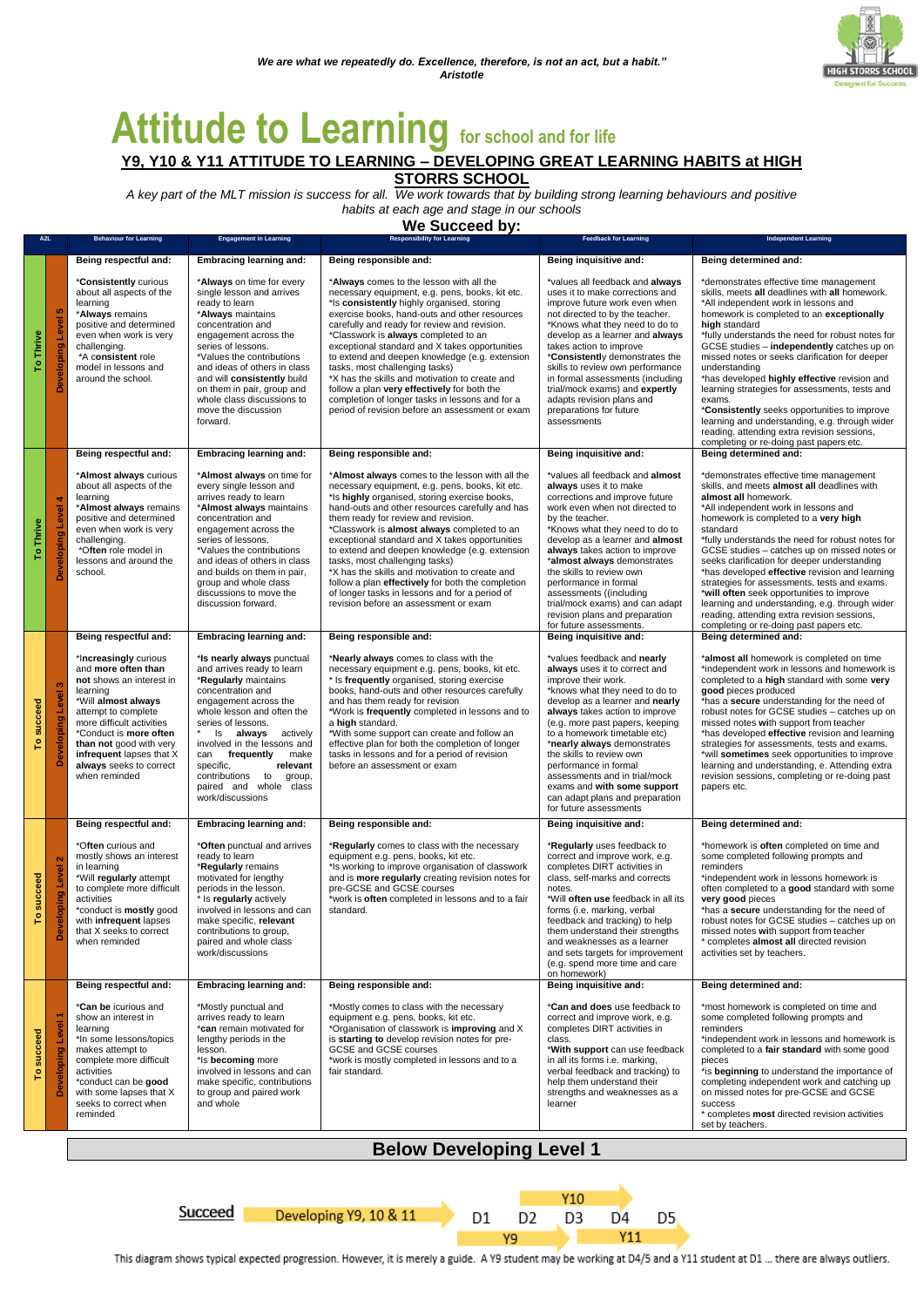

# **Attitude to Learning for school and for life**

**Y7 & Y8 ATTITUDE TO LEARNING – BUILDING GREAT LEARNING HABITS at HIGH STORRS SCHOOL**

*A key part of the MLT mission is success for all. We work towards that by building strong learning behaviours and positive habits at each age and stage in our schools*

**We Learn by:**

| A <sub>2</sub> L |                                            | <b>Behaviour for</b><br>Learning                                                                                                                                                                                                                                                                                     | <b>Engagement in</b><br>Learning                                                                                                                                                                                                                                                                                                                                | <b>Responsibility for</b><br>Learning                                                                                                                                                                                                                                                                                                                                                  | <b>Feedback for</b><br>Learning                                                                                                                                                                                                                                                                | <b>Independent Learning</b>                                                                                                                                                                                                                                                                                                                                                                                                                                                                            |
|------------------|--------------------------------------------|----------------------------------------------------------------------------------------------------------------------------------------------------------------------------------------------------------------------------------------------------------------------------------------------------------------------|-----------------------------------------------------------------------------------------------------------------------------------------------------------------------------------------------------------------------------------------------------------------------------------------------------------------------------------------------------------------|----------------------------------------------------------------------------------------------------------------------------------------------------------------------------------------------------------------------------------------------------------------------------------------------------------------------------------------------------------------------------------------|------------------------------------------------------------------------------------------------------------------------------------------------------------------------------------------------------------------------------------------------------------------------------------------------|--------------------------------------------------------------------------------------------------------------------------------------------------------------------------------------------------------------------------------------------------------------------------------------------------------------------------------------------------------------------------------------------------------------------------------------------------------------------------------------------------------|
|                  |                                            | Being respectful and:                                                                                                                                                                                                                                                                                                | Embracing learning and:                                                                                                                                                                                                                                                                                                                                         | Being responsible and:                                                                                                                                                                                                                                                                                                                                                                 | Being inquisitive and:                                                                                                                                                                                                                                                                         | Being determined and:                                                                                                                                                                                                                                                                                                                                                                                                                                                                                  |
| To succeed       | 4<br>Level<br>Building                     | *Always curious and<br>very interested in<br>learning<br>*Always sticks with<br>work even when<br>challenging and values<br>mistakes as a way of<br>learning<br>*Always a role model<br>for others -meeting all<br>expectations for<br>excellent conduct both<br>in lessons and outside<br>lessons                   | * <b>Always</b> displays high<br>levels of concentration for<br>full lessons<br>*Is highly skilled at<br>listening and talking in pairs,<br>small groups, as a whole<br>class.<br>*Always makes valuable<br>contributions to discussion -<br>often building on or<br>challenging others' ideas.<br>*Always punctual to lessons                                  | *Always fully equipped for<br>learning (books, pens, kit etc)<br>*Very High standard of<br>organisation of notes, books and<br>folders and uses notes well to<br>prepare for quizzes and<br>assessments<br>*Work is presented to a very<br>high standard all the time<br>*All learning activities are<br>always completed to a high<br>standard and extension work is<br>often tackled | *Always uses feedback<br>to improve pieces of work<br>and future work - often<br>responds to written or<br>verbal feedback and<br>improves/corrects their<br>work without being<br>directly told to do so by<br>the teacher<br>*Can talk about own<br>strengths and<br>weaknesses as a learner | *Always meets all homework deadlines<br>and manages time very well (i.e.<br>balances school work with<br>extracurricular activities and other<br>commitments)<br>*Always completes independent work<br>to a high standard (e.g. homework and<br>extended project work in lessons)<br>*Has developed effective revision skills<br>and prepares well for tests and<br>assessments<br>*Always pro-actively catches up on<br>work missed (i.e. copies up notes from<br>a friend if they missed the lesson) |
|                  |                                            | Being respectful and:                                                                                                                                                                                                                                                                                                | <b>Embracing learning and:</b>                                                                                                                                                                                                                                                                                                                                  | Being responsible and:                                                                                                                                                                                                                                                                                                                                                                 | Being inquisitive and:                                                                                                                                                                                                                                                                         | Being determined and:                                                                                                                                                                                                                                                                                                                                                                                                                                                                                  |
| succeed<br>P     | S<br><b>Building Level</b>                 | *Usually curious and<br>always interested in<br>learning<br>*Sticks with work even<br>when challenging and<br>increasingly values<br>mistakes as a way of<br>learning<br>*Meets all expectations<br>for very good conduct<br>both in lessons and<br>outside lessons                                                  | *Maintains <b>high levels</b> of<br>concentration for the lesson<br>including extended activities<br>and tasks<br>*Is skilled at listening and<br>talking in pairs, small<br>groups, as a whole class.<br>*Makes regular and<br>valuable contributions to<br>discussion - can build on or<br>challenge others' ideas.<br>*Punctual to lessons                   | *Usually fully equipped for<br>learning (books, pens, kit etc)<br>*Usually a high standard of<br>organisation of notes, books and<br>folders and uses notes well to<br>prepare for quizzes and<br>assessments<br>*Work is usually presented to a<br>high standard<br>*Learning activities are usually<br>completed to a high standard<br>and sometimes tackles<br>extension work       | *Uses feedback to<br>improve pieces of work<br>and future work<br>*Can talk about own<br>strengths and<br>weaknesses as a learner                                                                                                                                                              | *Usually meets all deadlines and<br>manages time very well (ie balances<br>school work with extracurricular<br>activities and other commitments)<br>*Completes independent work to a high<br>standard (e.g. homework and<br>extended project work in lessons)<br>*Uses effective revision skills to prepare<br>for tests and assessments<br>*Works with the teacher and peers (e.g.<br>borrowing a friend's book) to catch up<br>on any work missed                                                    |
|                  |                                            | Being respectful and:                                                                                                                                                                                                                                                                                                | <b>Embracing learning and:</b>                                                                                                                                                                                                                                                                                                                                  | Being responsible and:                                                                                                                                                                                                                                                                                                                                                                 | Being inquisitive and:                                                                                                                                                                                                                                                                         | Being determined and:                                                                                                                                                                                                                                                                                                                                                                                                                                                                                  |
| To Learn         | $\mathbf{\Omega}$<br><b>Building Level</b> | *Mostly shows curious<br>in their learning (and<br>can be very<br>enthusiastic about<br>some topics)<br>*Mostly sticks with<br>work even when<br>challenging, may<br>require some support<br>from peers or adults<br>* Meets most<br>expectations for very<br>good conduct both in<br>lessons and outside<br>lessons | *Developing the ability to<br>concentrate through-out the<br>lesson including extended<br>activities and tasks. May<br>need the odd reminder to<br>re-focus on learning<br>*Developing speaking and<br>listening skills - can<br>respond well when given a<br>focused task in pairs or<br>asked a question in whole<br>class work<br>*Mostly on time to lessons | *Often comes equipped for<br>learning (books, pens, kit etc)<br>*Is developing organisation skills<br>(e.g. sheets stuck in, folder in<br>correct order)<br>*Work is <b>mostly</b> presented to a<br>good standard<br>* Learning activities are often<br>completed to a high standard but<br>may need some prompts to<br>complete notes or add greater<br>depth and detail             | *Is developing use of<br>teacher feedback to<br>improve work (i.e. can<br>correct main<br>mistakes/misconceptions)<br>*ls developing self-<br>reflection skills (i.e. can<br>identify strengths and<br>area to improve on in their<br>work or the choices they<br>made in their work)          | * Is developing time management<br>skills - meets most deadlines for<br>homework<br>*Most homework is completed<br>independently and to a good standard<br>*Revision skills are developing (i.e.<br>they can use one or two simple<br>methods)<br>*With support from the teachers<br>catches up on work missed                                                                                                                                                                                         |
|                  |                                            | Being respectful and:                                                                                                                                                                                                                                                                                                | <b>Embracing learning and:</b>                                                                                                                                                                                                                                                                                                                                  | Being responsible and:                                                                                                                                                                                                                                                                                                                                                                 | Being inquisitive and:                                                                                                                                                                                                                                                                         | Being determined and:                                                                                                                                                                                                                                                                                                                                                                                                                                                                                  |
| To Learn         | <b>Building Level 1</b>                    | *Beginning to show<br>interest in learning (ie<br>enthusiastic about<br>some topics/activities)<br>*Beginning to attempt<br>difficult tasks<br>*Beginning to avoid<br>distractions and focus<br>on own learning                                                                                                      | *Beginning to show<br>concentration within<br>lessons, may need<br>reminders to re-focus on<br>learning<br>*Beginning to work well<br>with others and respond<br>when given a focused task<br>in pairs or asked a question<br>in whole class work<br>*Mostly on time to lessons                                                                                 | *Mostly comes equipped for<br>learning (but sometimes forgets<br>book, kit or equipment)<br>*With support work is<br>increasingly organised (e.g.<br>sheets stuck in, folder in correct<br>order)<br>*Presentation of work is mixed<br>but improving (e.g. needs to<br>use ruler)<br>*Sometimes completes learning<br>activities. Effort is mixed -<br>sometimes tries hard            | *With support can use<br>feedback to improve or<br>correct work                                                                                                                                                                                                                                | *Beginning to hand homework in on<br>time<br>*Beginning to complete homework<br>(including re-reading notes to prepare<br>for tests) independently (ie without<br>reminders or help)<br>*Beginning to work alone in lessons<br>when teacher provides initial support<br>and scaffold                                                                                                                                                                                                                   |





This diagram shows typical expected progression. However, it is merely a guide. A Y8 student may be working at B1 and a Y7 student at B4 ... there are always outliers.